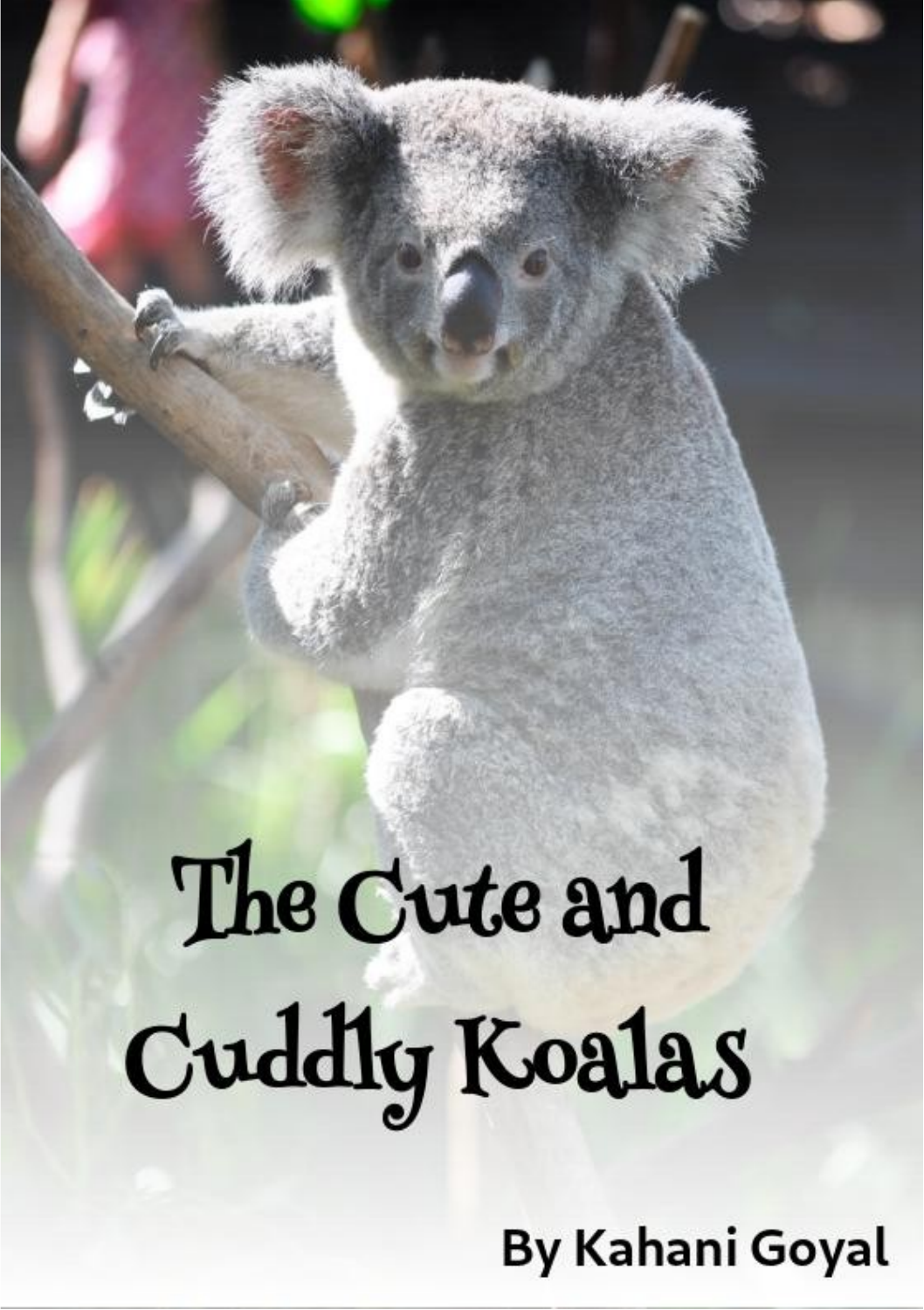# Cute and Cuddly Koalas

# By Kahani Goyal

© Copyright 2022 by Kahani Goyal

Cover image is a photo by  $Vish K$  on [Unsplash](https://unsplash.com/s/photos/koala?utm_source=unsplash&utm_medium=referral&utm_content=creditCopyText)</u>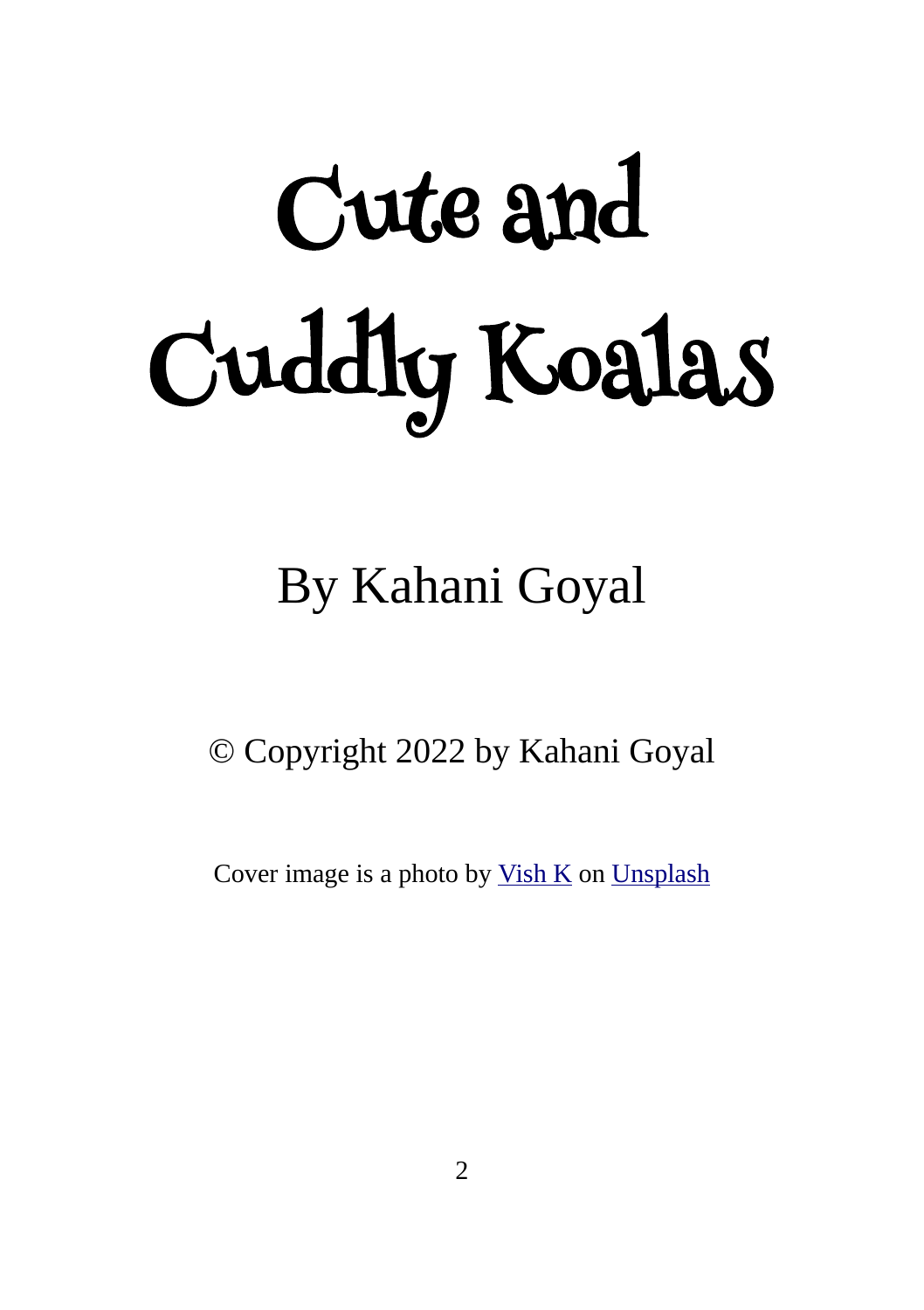#### **Introduction**

I watched many videos about koala bears and thought they were very cute and cuddly animals. So I did some research on them, and here are some interesting things I found.

### **Marsupials and Koala Bears**

Marsupials are a branch of mammals. Marsupials stay pregnant for a very short time and have a pouch. Koala bears stay pregnant for 30-35 days.



Photo by [David Clode](https://unsplash.com/@davidclode?utm_source=unsplash&utm_medium=referral&utm_content=creditCopyText) on [Unsplash](https://unsplash.com/photos/cSNumclQixw?utm_source=unsplash&utm_medium=referral&utm_content=creditCopyText)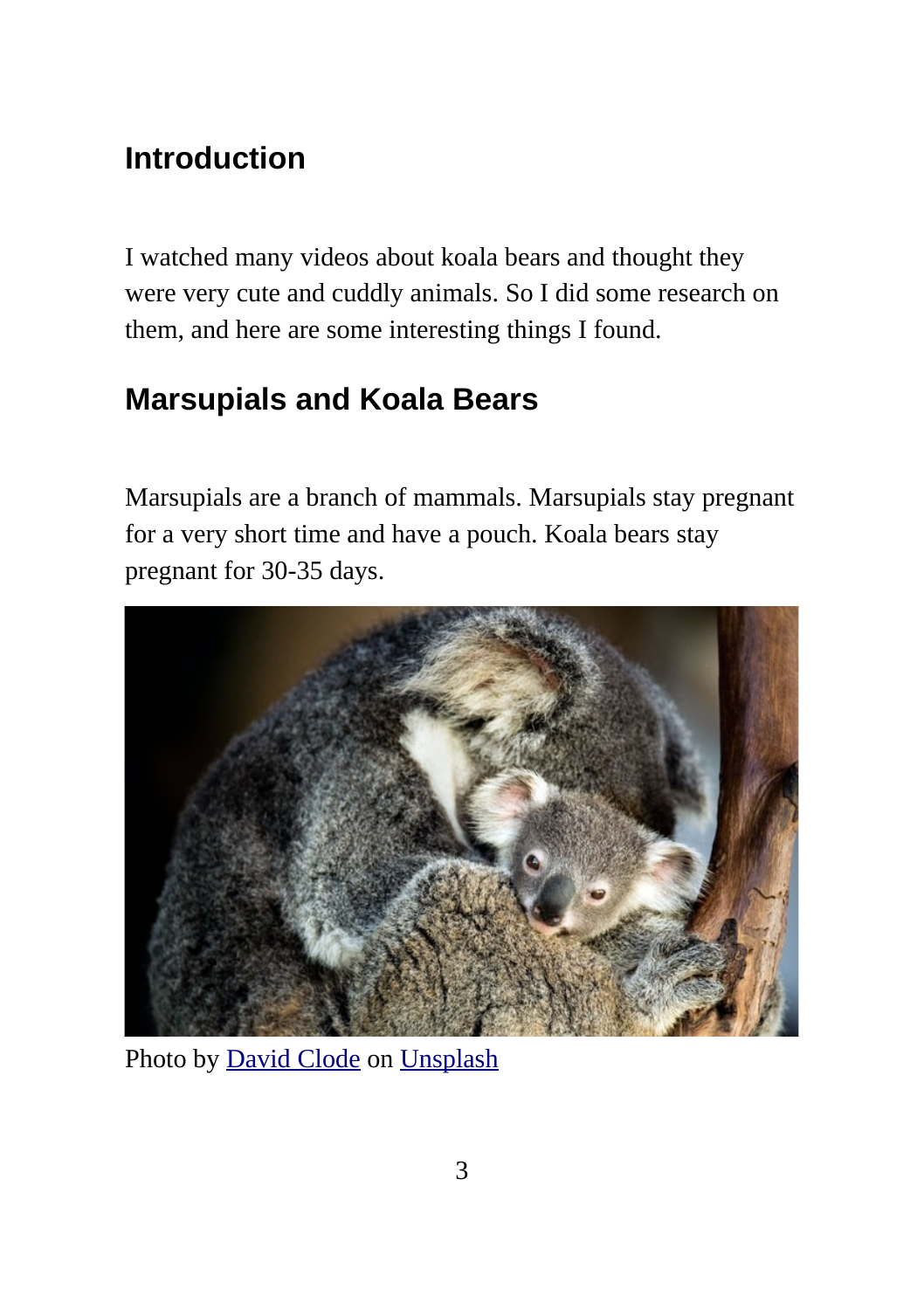The new born koala bear is called a joey. It weighs half a gram. When born, a joey crawls into its mama's pouch and feeds on milk.

At the age of 6 months, he/she starts eating excreted pulpy eucalyptus leaves called pap prepared by their mother. The joey at age of 7 months emerges from the pouch and rides on its mothers back.

At the age of 1 year, the joey is kicked out of the tree by its mother to live independently on its own tree. At this age, the koala bear has learned to climb trees and eat leaves. Soon these koala bears will become pregnant and repeat the process.

If the joey is a female, it sexually matures at the age of three. If the joey is a male, it sexually matures at the age of four.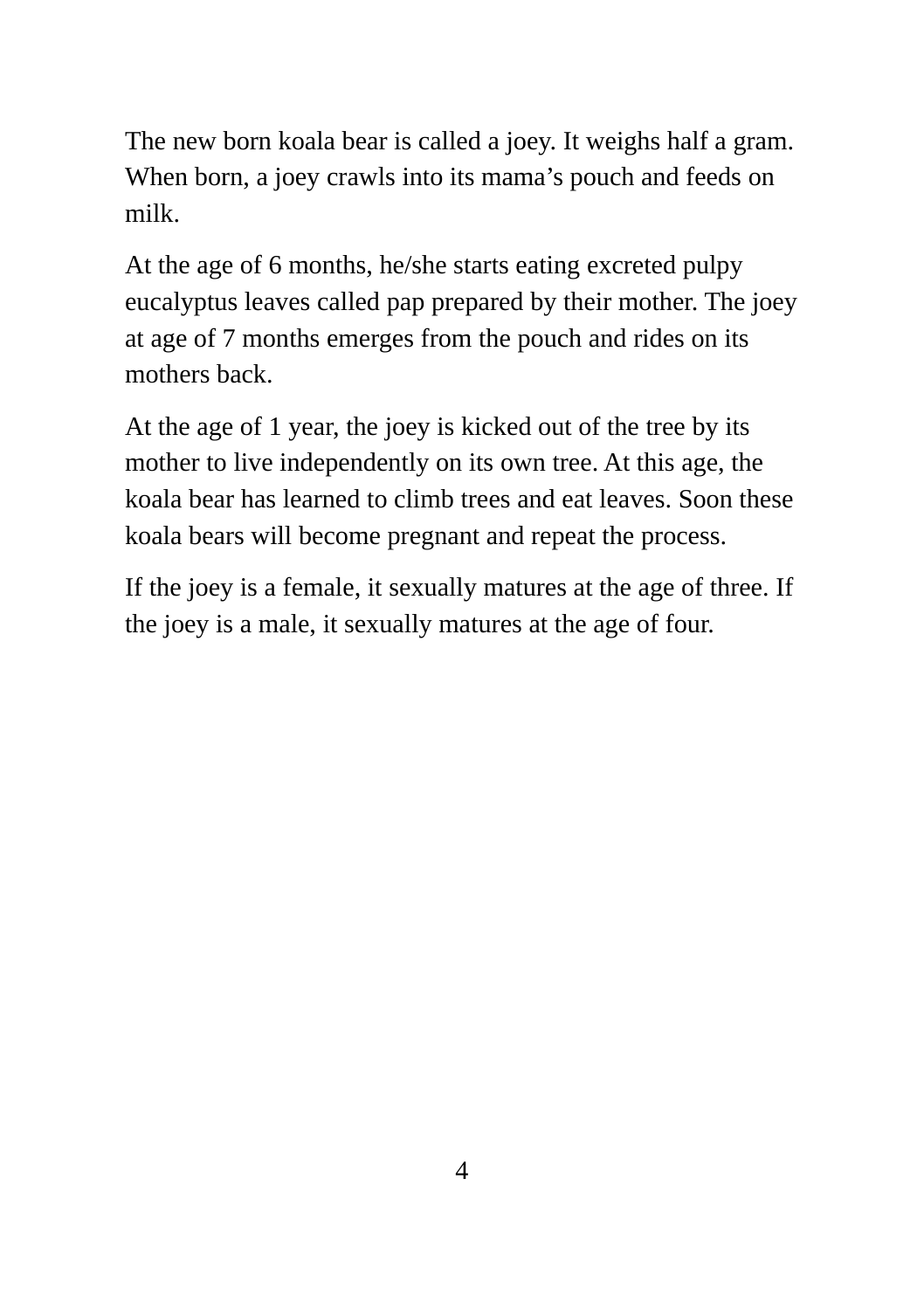## **Why Are koala bears Stuck to Gum Trees?**

Koala bears eat eucalyptus leaves. Since eucalyptus leaves are poisonous to most animals, koala bears have it all to themselves.



Photo by [Madeleine Maguire](https://unsplash.com/@mmaguire?utm_source=unsplash&utm_medium=referral&utm_content=creditCopyText) on [Unsplash](https://unsplash.com/s/photos/eucalyptus-tree?utm_source=unsplash&utm_medium=referral&utm_content=creditCopyText)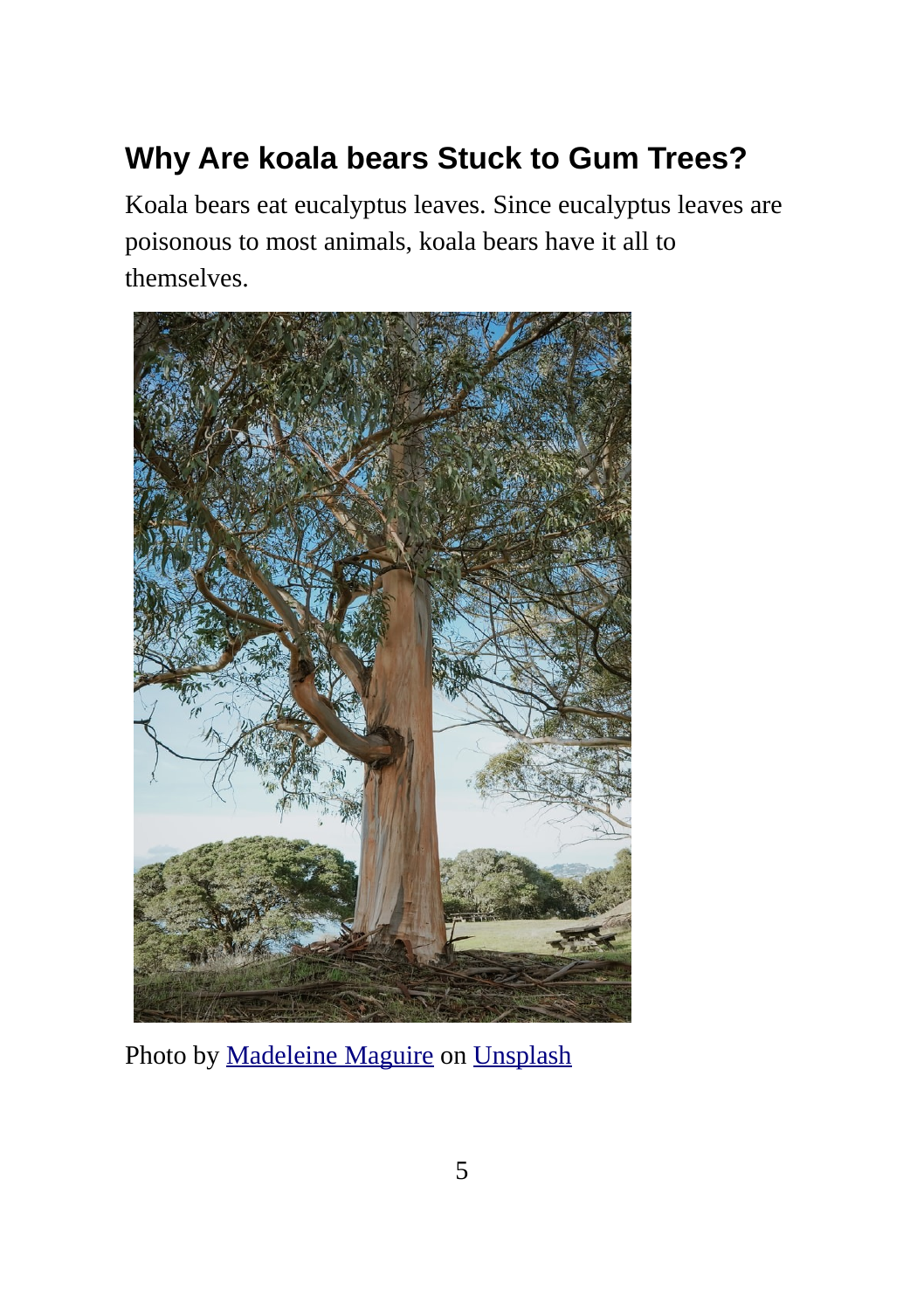The koala bears have big digestive systems, to be able to digest the toxins in the leaves, but even then, the digestive process is tiring, so they sleep for at least 18-22 hours a day. They eat 500 grams of eucalyptus leaves every day.

Since koala bears get water from eucalyptus leaves, they do not drink any water, but the leaves they eat have to be greenish, not reddish.

Koala bears have strong arms, powerful legs, and sharp claws. They sleep cuddling a eucalyptus tree. The eucalyptus tree is also called the gum tree.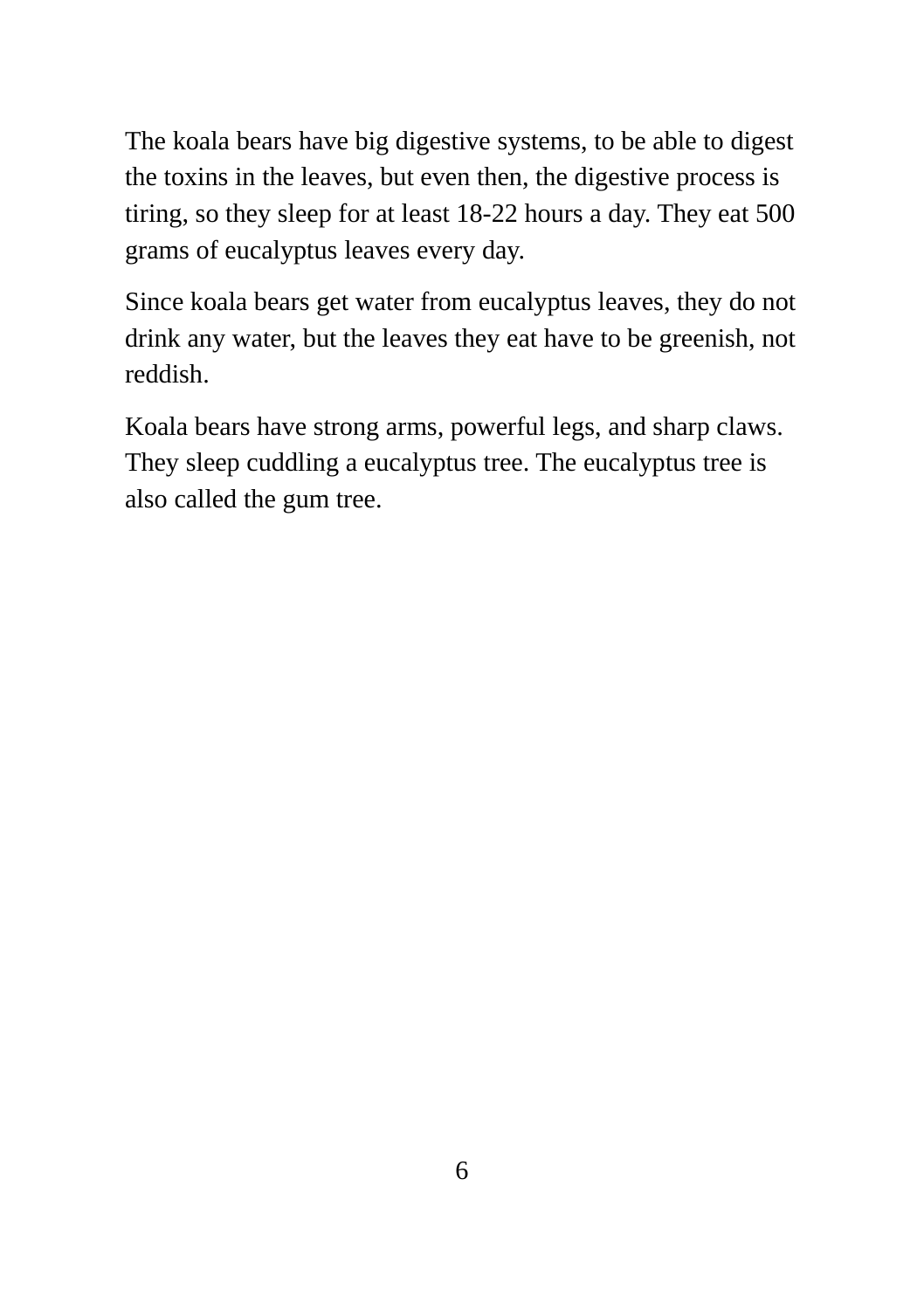#### **Threats to Koala Bears**



Picture from [wikipedia](https://upload.wikimedia.org/wikipedia/commons/thumb/e/e0/Rhytidoponera_metallica_body_shot.jpg/309px-Rhytidoponera_metallica_body_shot.jpg)

Koala bears get injured or killed in many ways.

- 1. Koala bears need eucalyptus trees for their survival, but when we humans cut down large chunks of forests, the koala bears lose their home.
- 2. Dogs are koala bear predators.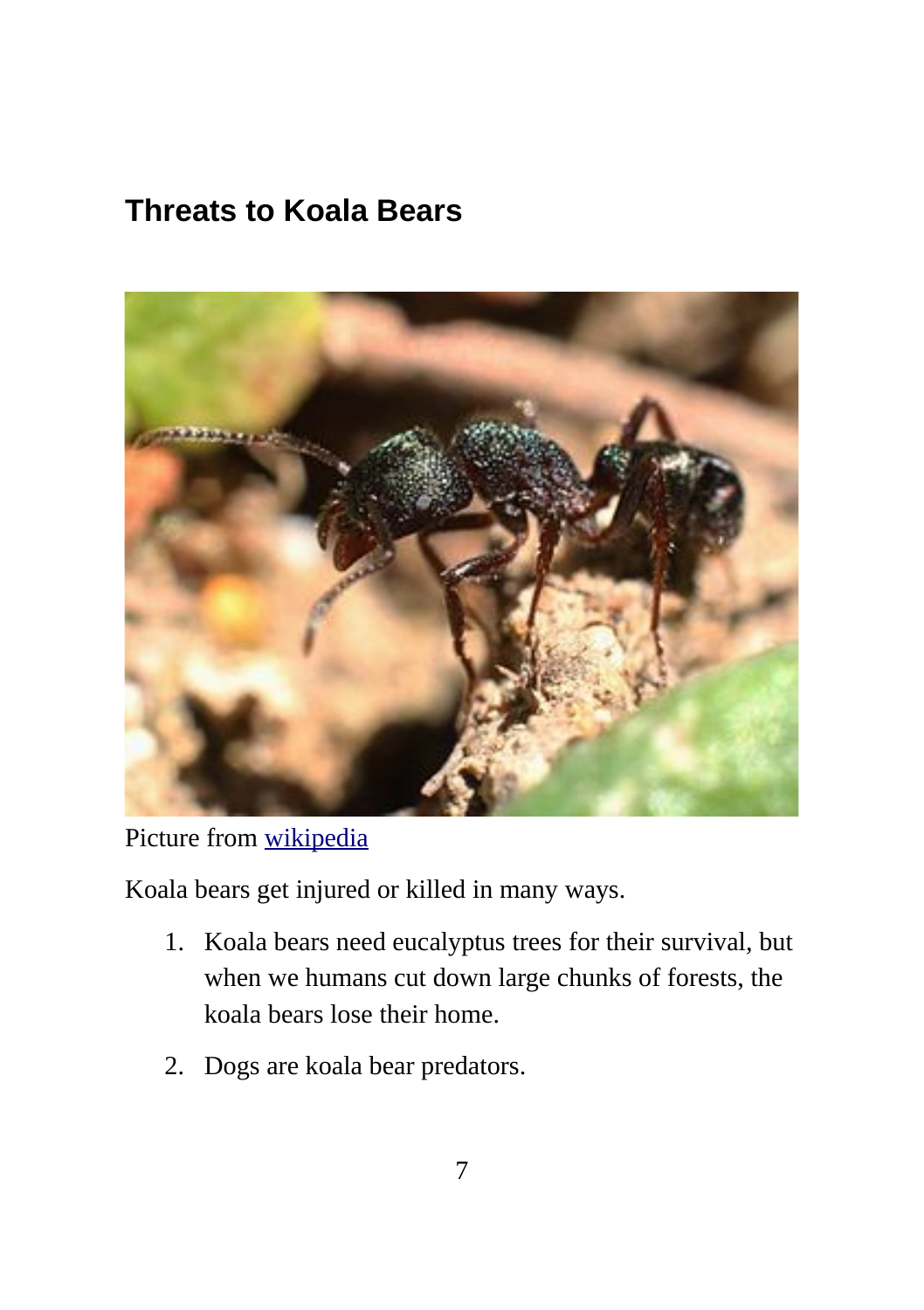- 3. Usually, koala bears and green ants co-exist without a problem, because the koala bears live at the top, and the green ants live at the bottom, of the eucalyptus trees. But during droughts and breeding seasons, the koala bears come down the trees and the green ants leave formic acid in the koala bear's eyes, which makes them blind. But this can be cured.
- 4. When the koala bears come to the roads, because they are blind or have lost their homes, some of them may be killed in traffic accidents.
- 5. Koala bears die in forest fires.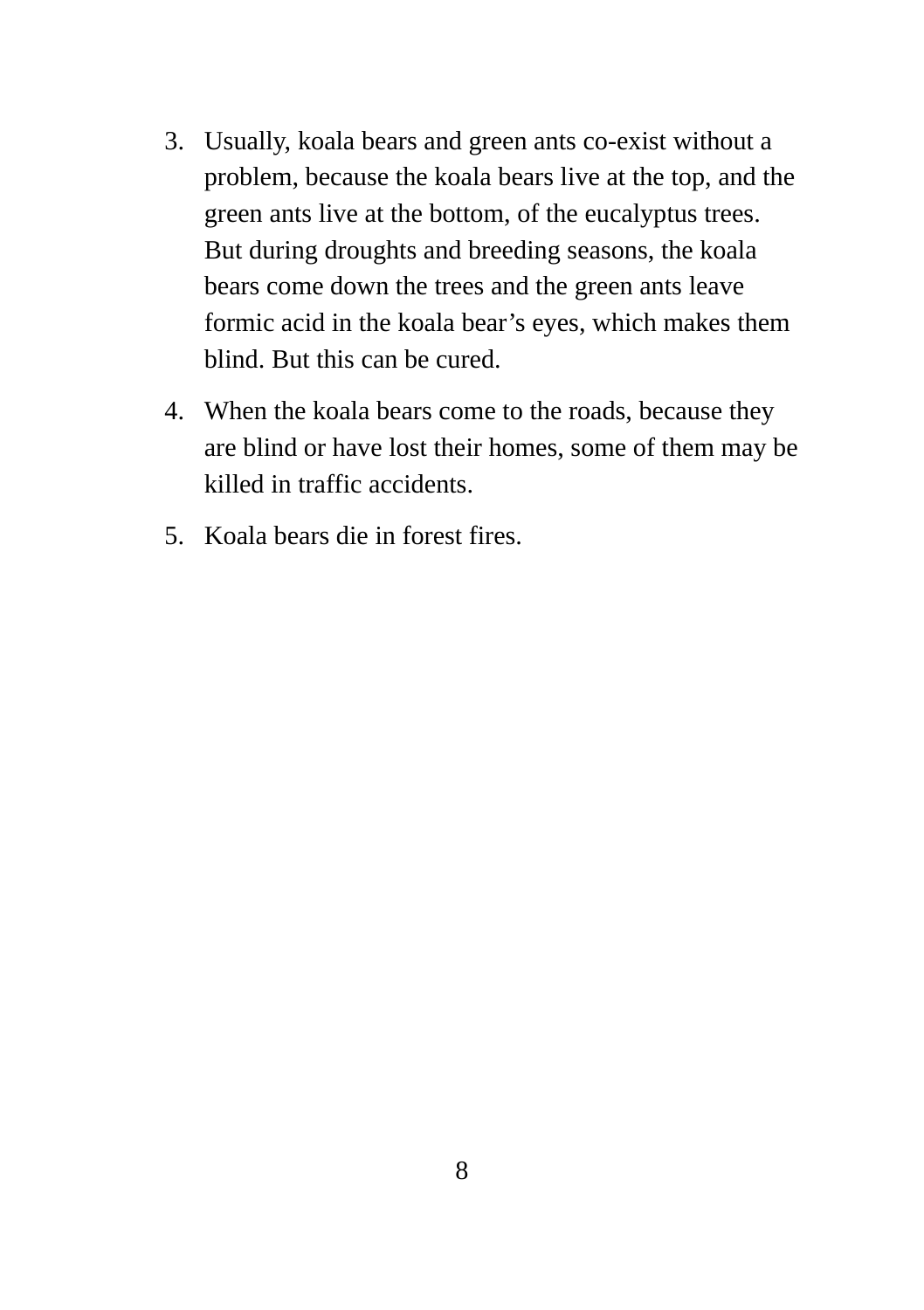### **Chlamydia Disease**



Koala bears get chlamydia from a bacteria called *chlamydia pneumonia* . Adult koala bears can catch chlamydia from sexual transmission, whereas the baby koala bears catch chlamydia from infected pap.

Chlamydia causes the koala bears, painful eye infections, blindness, bladder infections and infertility.

Chlamydia can be treated with antibiotics. But that upsets the koala bear's unique gut bacteria, which they need to help them digest the toxins in the eucalyptus leaves.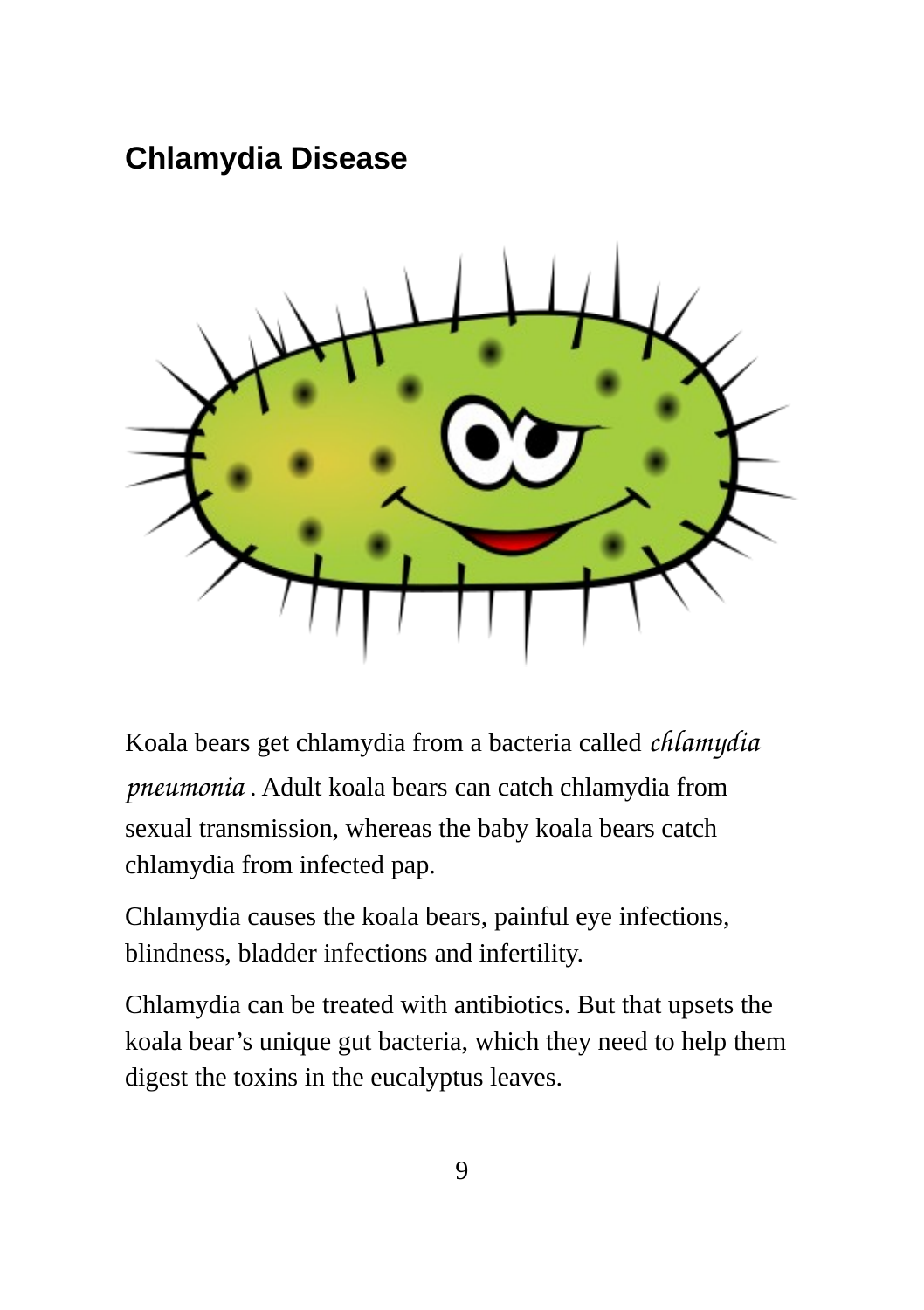Lucky for the koala bears, people are testing a new vaccine for chlamydia. So far, tests show that if it works, it will prevent koala bears from getting chlamydia, and even if the koala bear already has got chlamydia, the vaccine will reduce the severity of the disease.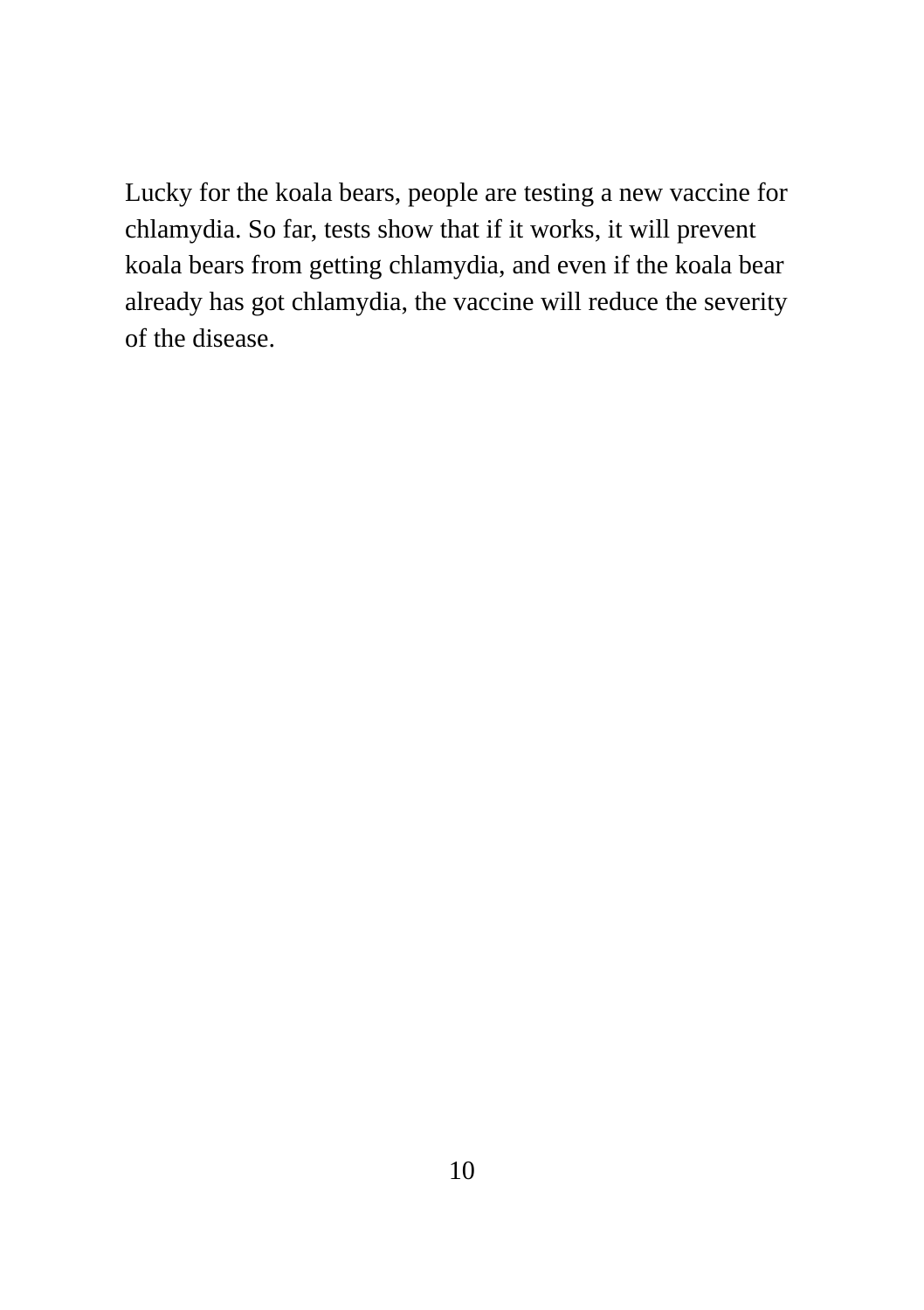#### **Koala Bear Conservation**

Because of the various threats to koalas, many of who are infected with chlamydia, it is important that we humans who have destroyed their forests, care for them to help their species survive.

The Bee family in Queensland is famous for their koala hospital. Sick, lost or injured koala bears are brought to the koala bear hospital called *The Magnetic Island Koala Hospital* owned by Alison Bee and Tim Bee. They along with their daughter Izzy, help the sick or injured koalas and nurse them back to health.

Izzy's family carefully examine the koala's injuries and infections. Izzy feeds the koalas eucalyptus leaves and manmade powder milk mixed with water. The powder milk includes the nutrients present in the milk produced by koala moms.

Izzy rides her bike all over Magnetic Island in Queensland, searching for large fallen eucalyptus trunks and branches and takes them to the hospital for the koalas to live on. She gets fresh leaf for the koalas every day. There are three types of leaves koalas can eat, so when a new koala comes in, Izzy tries all three types of leaves to figure out their favorite.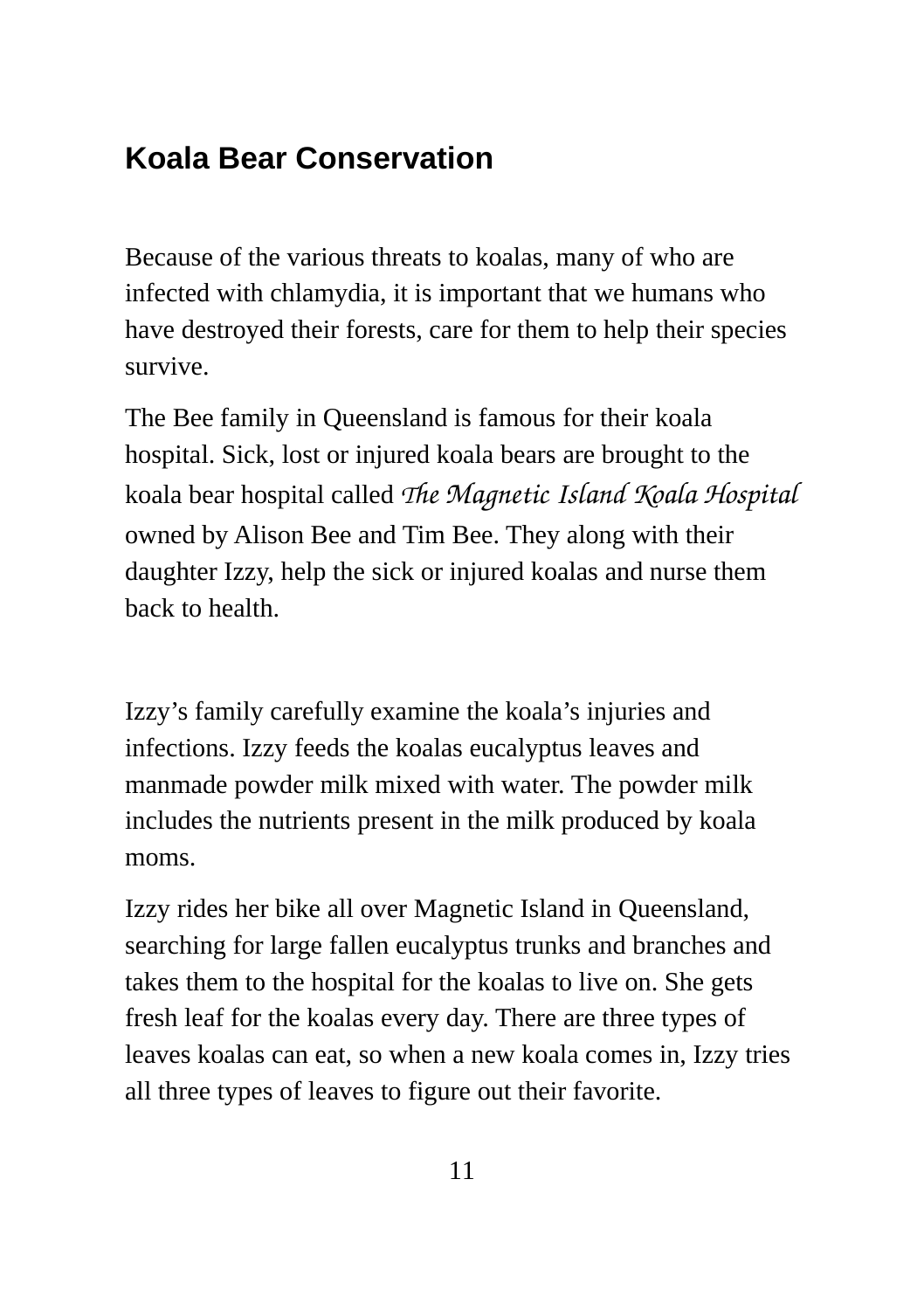Alison Bee is a veterinarian and treats the koalas everyday. Each koala lives in a cage at the hospital with a fellow koala, so they can make friends.

At the hospital, the koalas grow to more than nine whole pounds. Then the koalas are released into a tree selected by Izzy full of their favorite eucalyptus leaves.

 If you want to know more about the way they do it, watch their show on Netflix called "Izzy's Koala World".